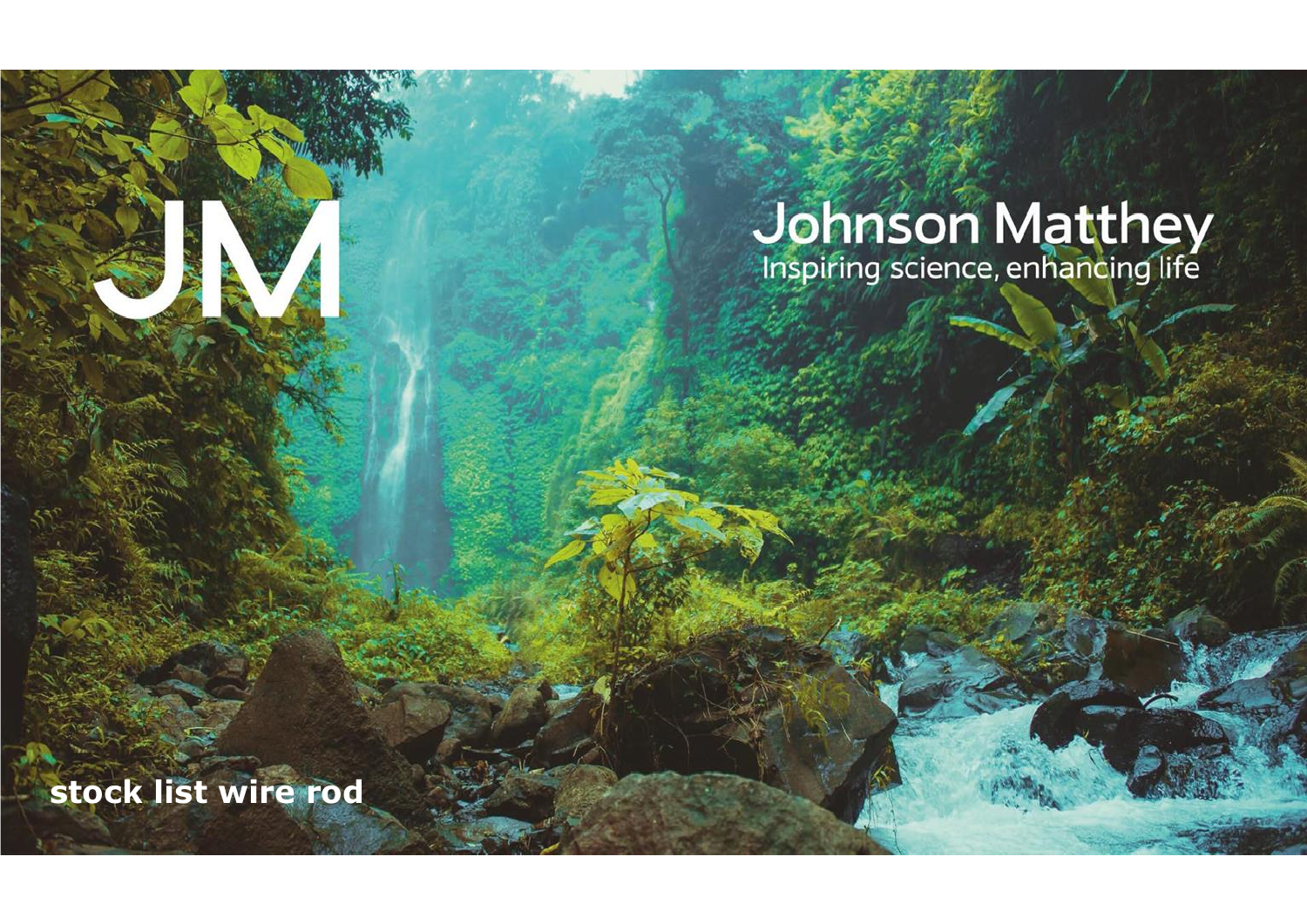**JM** 

## **wire rod silver**

|          |                    | thickness item number |
|----------|--------------------|-----------------------|
| wire rod | $1.5x1.5$ $5.1754$ |                       |
|          | 3x3                | 5.1135                |
|          | 4x4                | 5.1136                |
|          | 5x5                | 5.1783                |
|          | 6x6                | 5.1137                |

# **wire rod Au 750 2N light yellow**

|          |     | thickness item number |
|----------|-----|-----------------------|
| wire rod | 3x3 | 5.3074                |
|          | 5x5 | 5.3080                |
|          | 6x6 | 5.1089                |

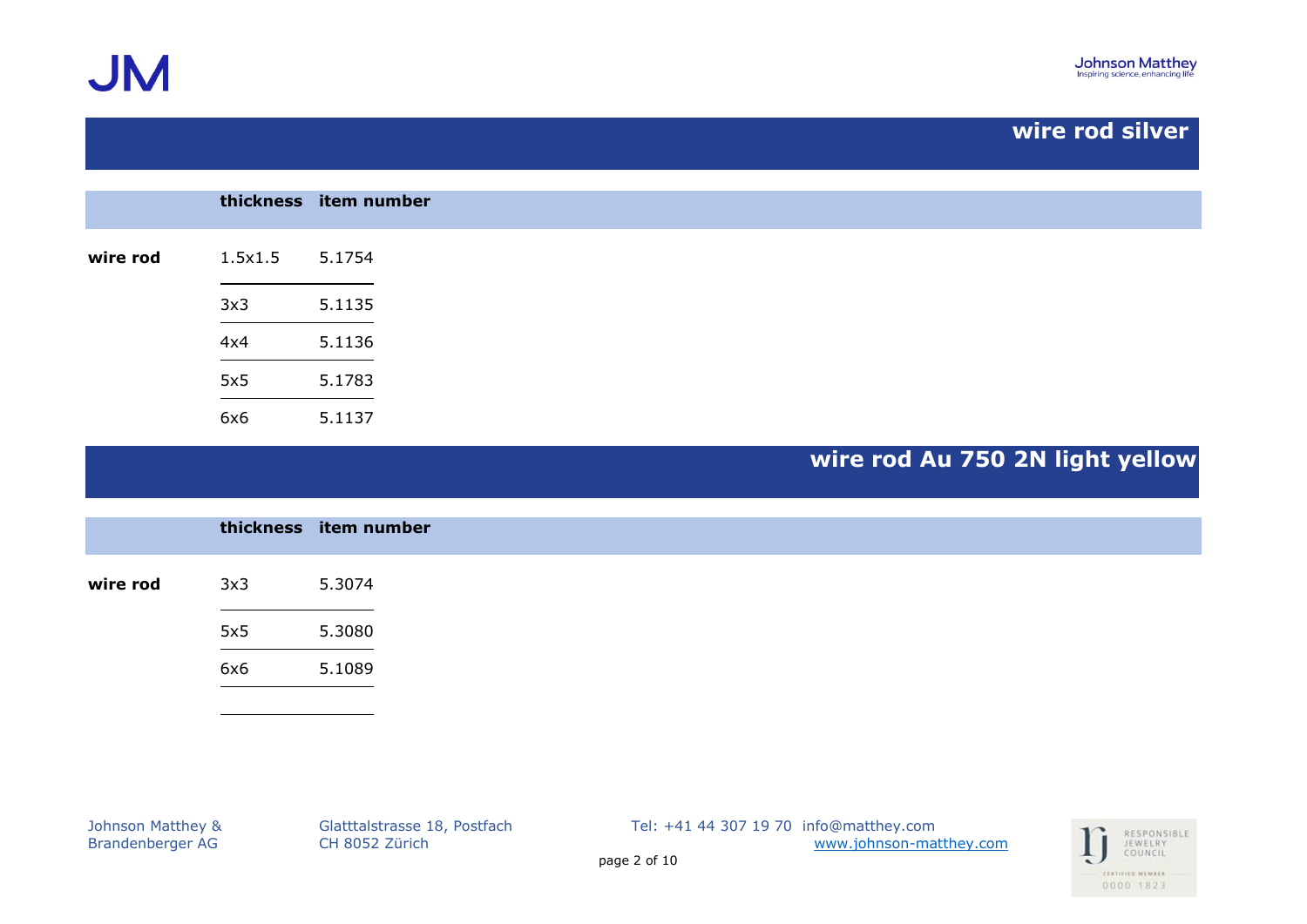**JM** 

## **wire rod Au 750 3N yellow**

|                   |                       | thickness item number |
|-------------------|-----------------------|-----------------------|
| wire rod          | 2x2                   | 5.3077                |
|                   | 3x3                   | 5.3078                |
|                   | 4x4                   | 5.3079                |
|                   | 5x5                   | 5.3080                |
|                   | 6x6                   | 5.1102                |
|                   | 8x8                   | 5.3089                |
|                   | thickness item number |                       |
| <b>Source rod</b> | 4x4                   | 5.3414                |
|                   | 5x5                   | 5.3415                |
|                   | 6x6                   | 5.3416                |

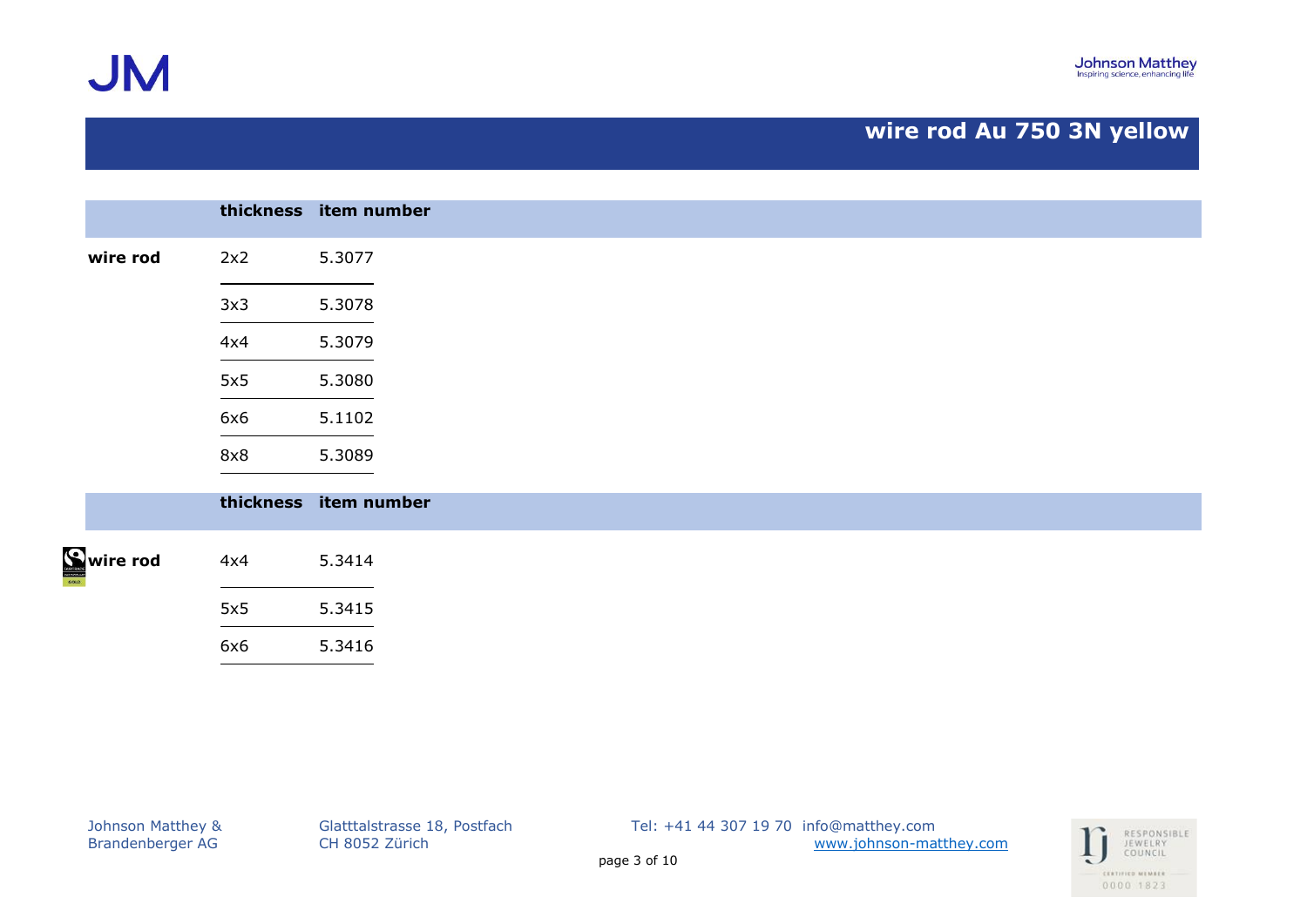

## **wire rod Au 750 4N rose**

|                               |     | thickness item number |
|-------------------------------|-----|-----------------------|
| wire rod                      |     |                       |
|                               | 4x4 | 5.3081                |
|                               | 5x5 | 5.3082                |
|                               | 6x6 | 5.3109                |
|                               |     |                       |
|                               |     | thickness item number |
|                               |     |                       |
| $\sum_{\text{even}}$ wire rod | 6x6 | 5.3293                |

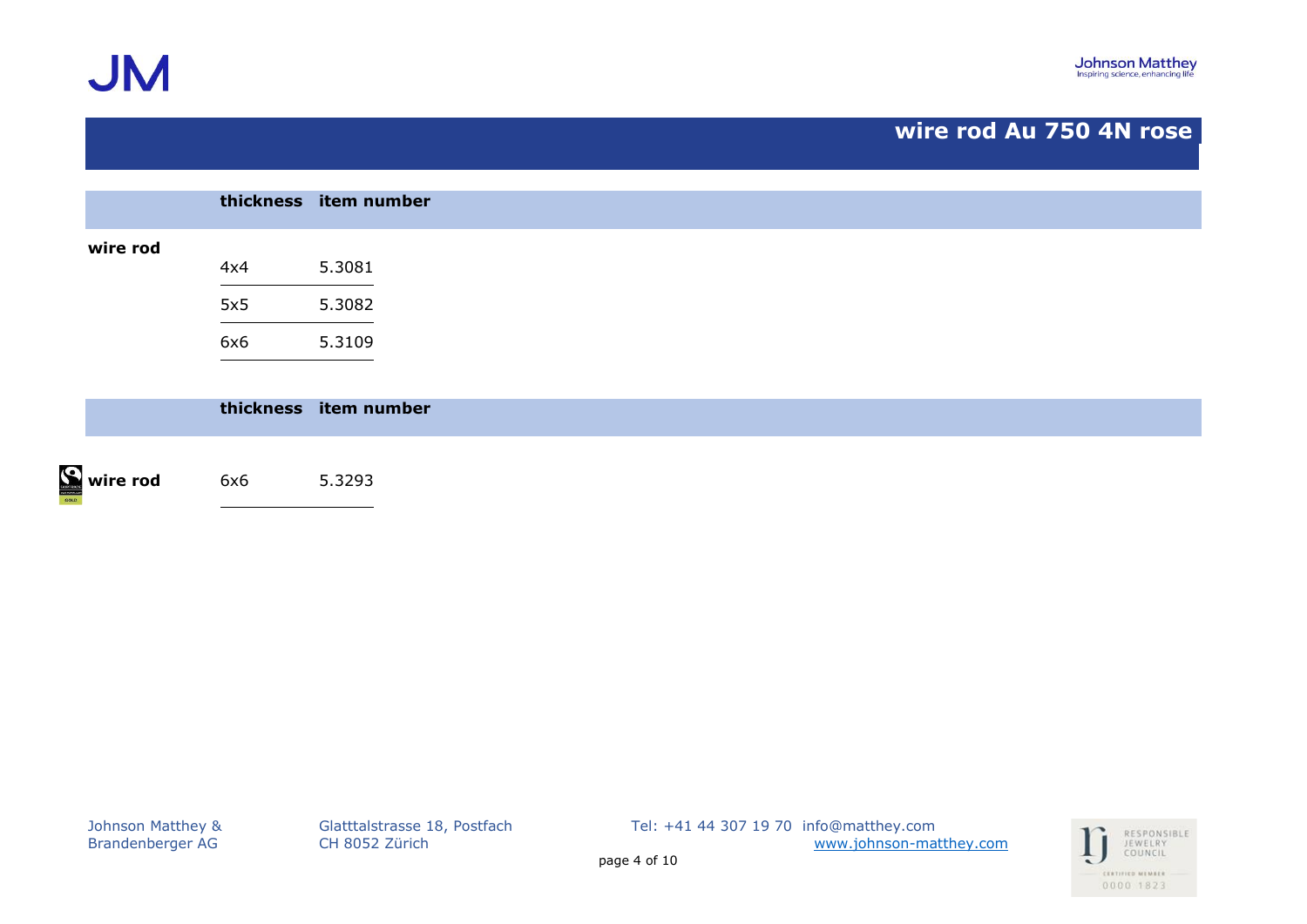

## **wire rod Au 750 5N red**

|          |     | thickness item number |
|----------|-----|-----------------------|
| wire rod |     |                       |
|          | 4x4 | 5.3083                |
|          | 5x5 | 5.3084                |
|          | 6x6 | 5.1321                |
|          |     |                       |
|          |     | thickness item number |

 $\Omega$ **wire rod** 6x6 5.3290

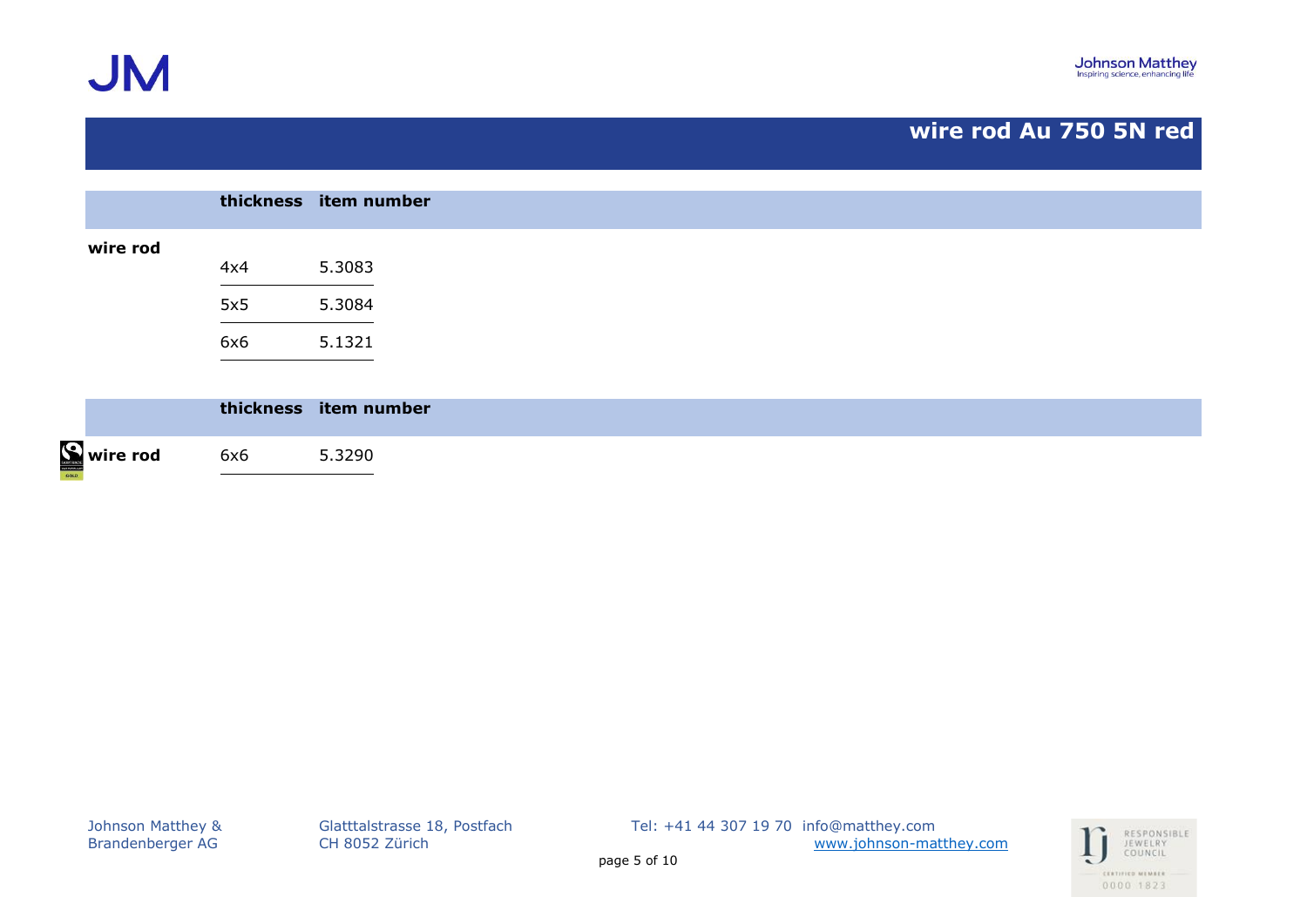

|          |           |                       | wire rod Au 750 6N red |  |
|----------|-----------|-----------------------|------------------------|--|
|          |           | thickness item number |                        |  |
| wire rod | 6x6       | 5.3316                |                        |  |
|          |           |                       | wire rod Au 917 yellow |  |
|          | thickness | item number           |                        |  |
| wire rod | 4x4       | 5.1228                |                        |  |
|          | 5x5       | 5.1229                |                        |  |
|          | 6x6       | 5.1224                |                        |  |

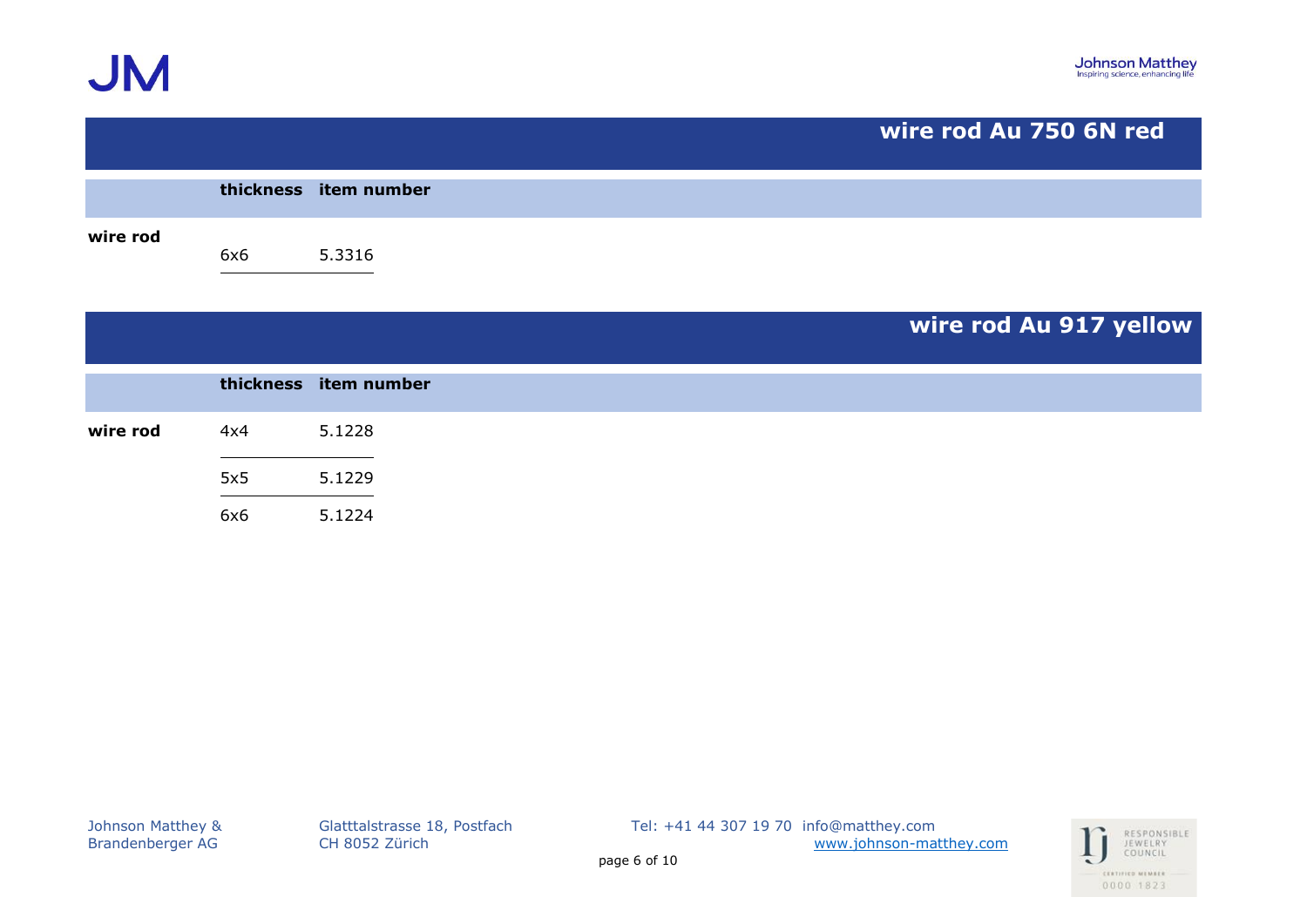**JM** 

#### **Walzdraht Au 750 Pd 120 white**

|          |     | thickness item number |
|----------|-----|-----------------------|
| wire rod | 2x2 | 5.3085                |
|          | 3x3 | 5.3086                |
|          | 4x4 | 5.3087                |
|          | 5x5 | 5.3088                |

|          |     | thickness item number |
|----------|-----|-----------------------|
| Wire rod | 4x4 | 5.3428                |
|          | 5x5 | 5.3429                |
|          | 6x6 | 5.3430                |

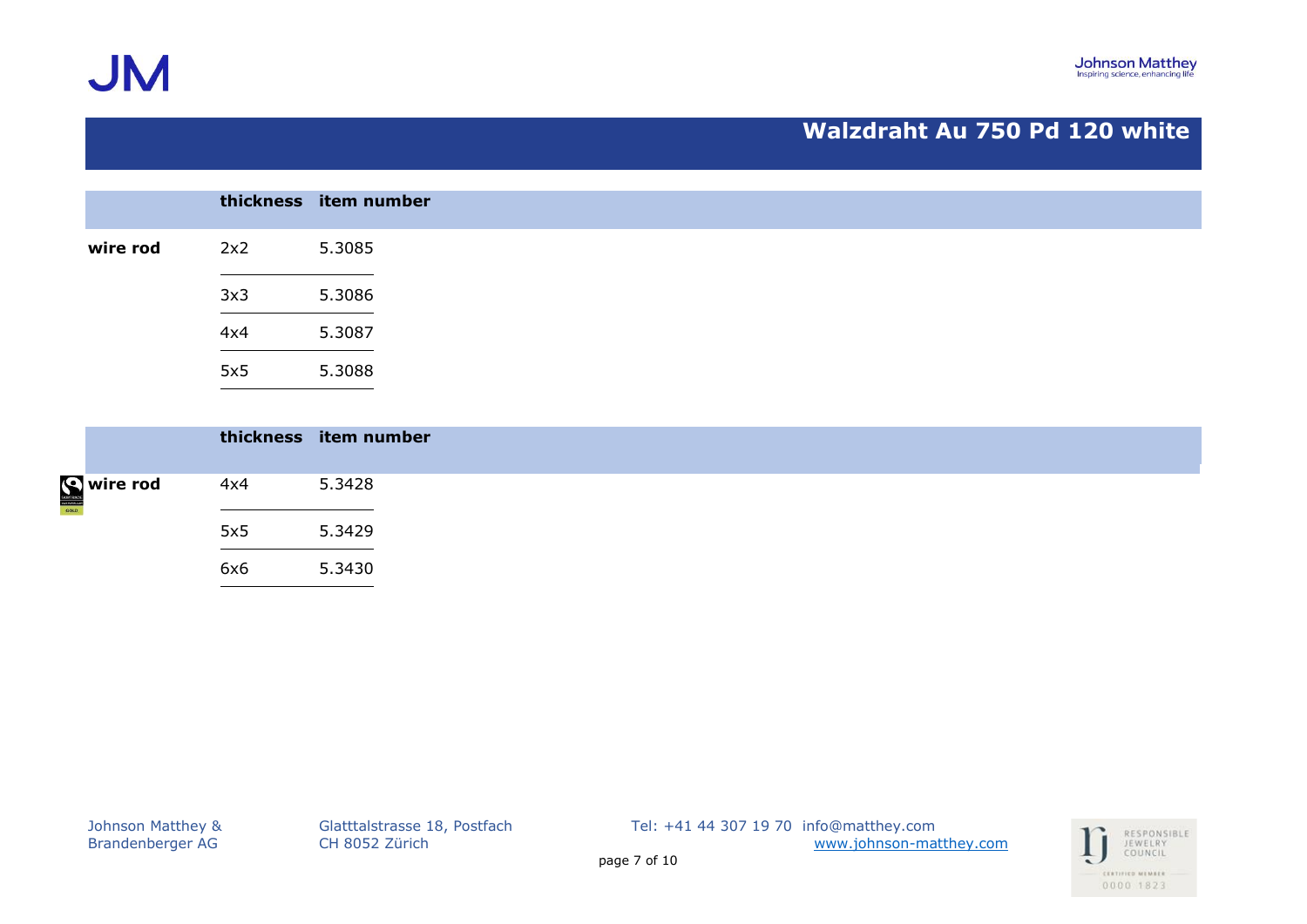

**JM** 

## **wire rod Au 750 Pd 160 white**

|          |     | thickness item number |
|----------|-----|-----------------------|
| wire rod | 3x3 | 5.3178                |
|          | 4x4 | 5.0045                |
|          | 5x5 | 5.3180                |
|          | 6x6 | 5.3181                |

|          |     | thickness item number |
|----------|-----|-----------------------|
| Wire rod | 4x4 | 5.3445                |
|          | 5x5 | 5.3446                |
|          | 6x6 | 5.3447                |

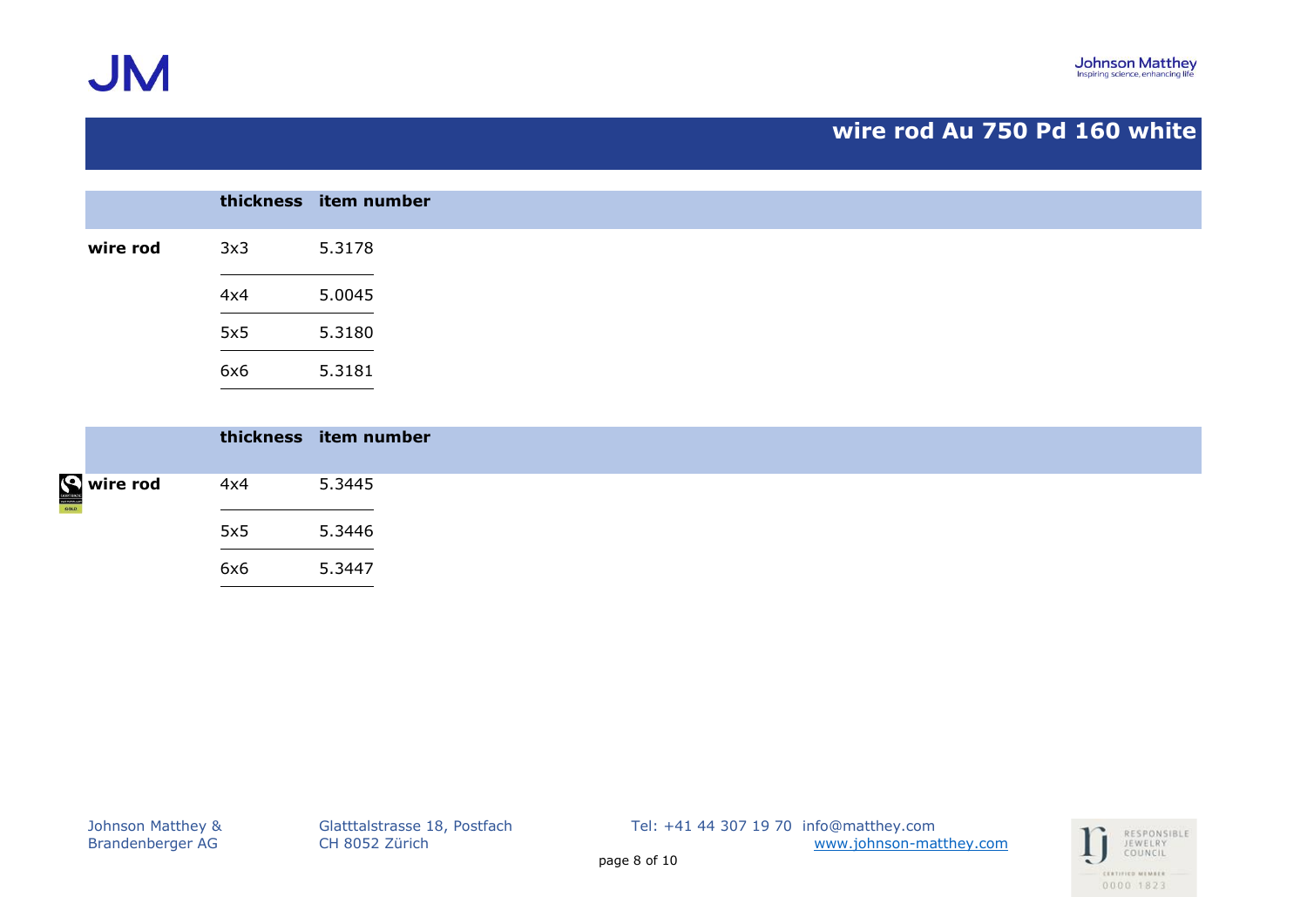



|          |           |                       | wire rod Au 760 white Ni |
|----------|-----------|-----------------------|--------------------------|
|          |           | thickness item number |                          |
|          |           |                       |                          |
| wire rod | 6x6       | 5.3170                |                          |
|          |           |                       |                          |
|          |           |                       |                          |
|          |           |                       | wire rod Pd 500          |
|          |           |                       |                          |
|          | thickness | item number           |                          |
|          |           |                       |                          |
| wire rod | 6x6       | 5.0113                |                          |